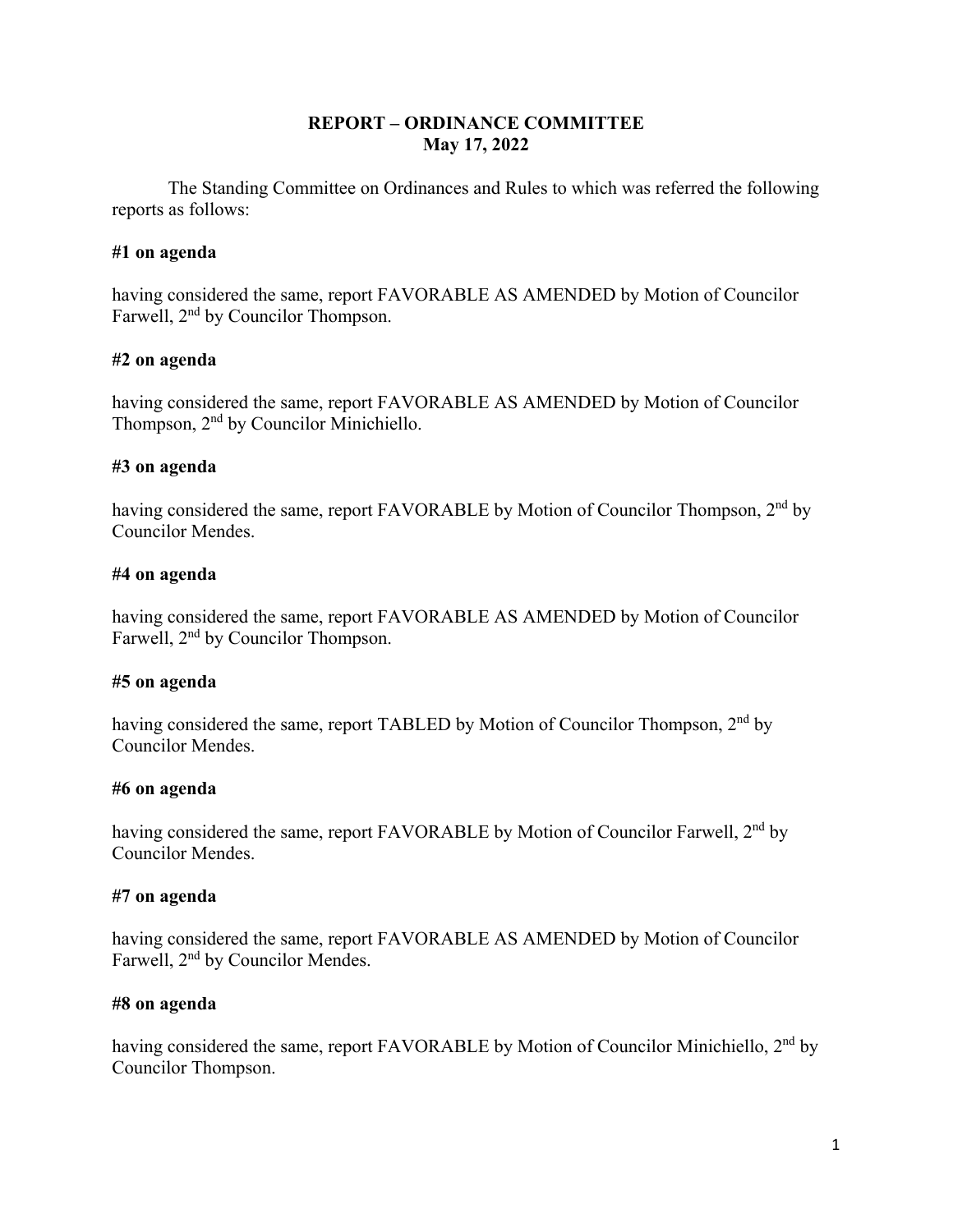# **MINUTES – ORDINANCE COMMITTEE May 17, 2022**

The Standing Committee on Ordinances and Rules was called to order at 6:10 p.m. by Councilor Asack with Councilors Asack, Farwell, Mendes, Minichiello and Thompson present.

Agenda read into the record.

*The Committee first considered the following:* 

### **#1 on agenda**

Comments by Councilor Asack (re Mr. May not able to attend)

Comments by Councilor D'Agostino

(bringing food trucks into City, many cities and towns around the state have these, community comparison, best of everything, people look forward to it, event opportunities, may be some interest, interest in amending section (g) to be \$100 for  $1<sup>st</sup>$  offense and \$200 for second offense)

Comments by Anthony Donegan, Jr., Assistant City Solicitor (supports increasing fines, control on permitting, zoning concern in residential and commercial areas, applicant dependent, general concern about an explosion in food trucks)

Comments by Dr. Mondesir, Executive Health Officer (have received requests from food truck operators, private events on private properties and are exempt language, how will it be enforced)

Comments by Councilor Thompson

(re food vendor permit, what will go in? is there an application ready?, food trucks are operating but have to be part of an event, modified to include these additional uses, food trucks at state level, are you expected to add anything?)

Comments by Inspector Butler (states do not inspect food trucks, inspected by local, can do group inspections)

Comments by Councilor Thompson

(inspection by Board of Health, re inspecting food trucks for private property events)

Comments by Councilor Asack (re tracking, application)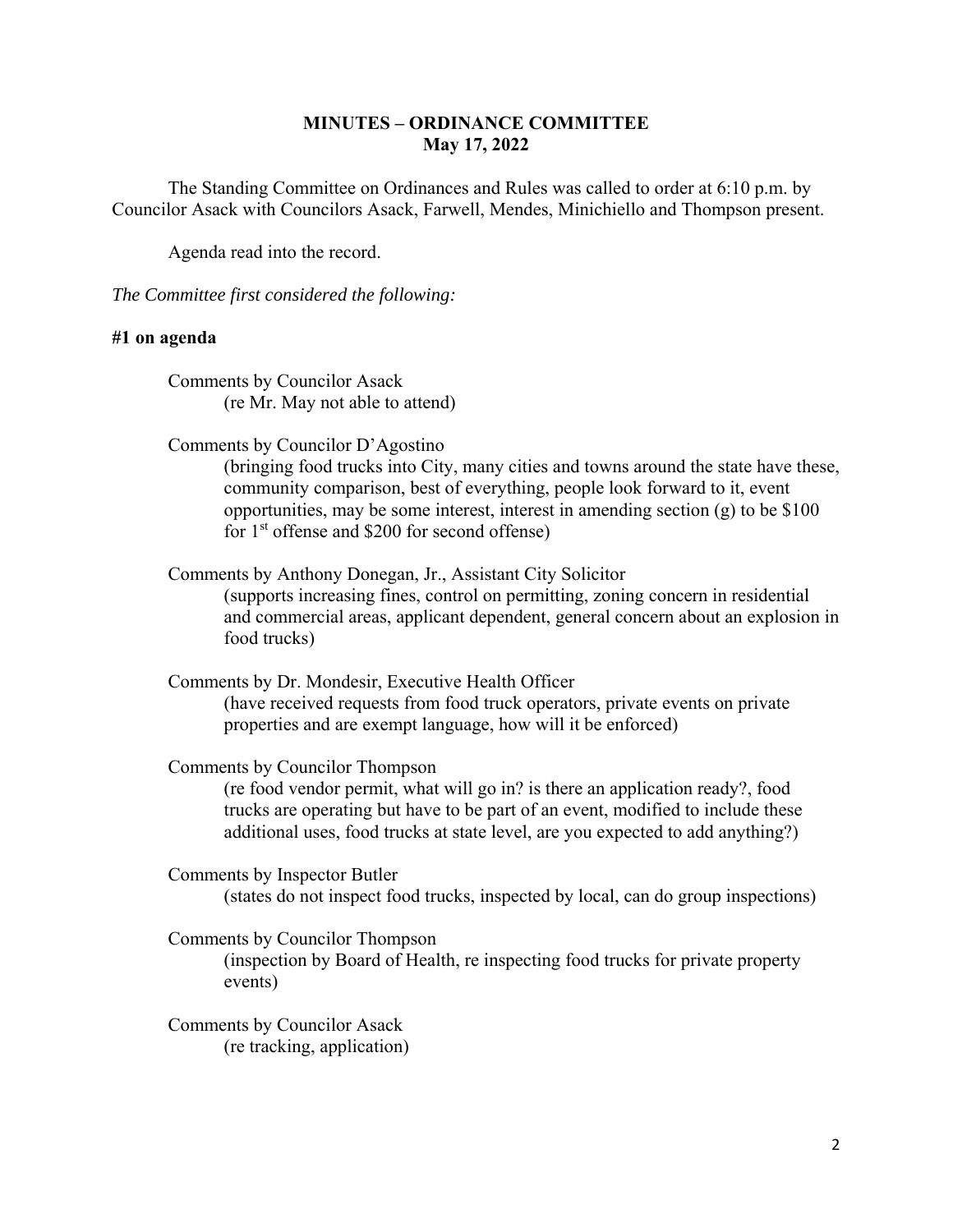Comments by Councilor Thompson

(Board of Health in permitting process, authority passed on to Board to Health, Board of Health can add additional requirements, expertise is driven by Board of Health)

Comments by Dr. Mondesir, Executive Health Officer (time period for compliance before the permit)

Comments by Councilor Thompson (application, then permit issued)

Comments by Councilor Farwell (switching language to shall, private party, tragedy in Miami, propane in a residential community, might need to consider a small fee for the permit, any stickers for the trucks?)

Comments by Inspector Butler (yes, they are on ice cream trucks)

Comments by Councilor Farwell (safety, spot checking, passage this summer?, regulations to be filed with the City Clerk and published on the city website)

Comments by Councilor Thompson (re process by July  $1<sup>st</sup>$ ?)

Comments by Councilor Mendes (limit the number?)

Comments by Councilor Thompson (no idea what the demand is?)

Comments by Councilor Mendes (re amount of fees, locations in zoning)

Comments by Councilor Minichiello (re sanitation)

Comments by Dr. Mondesir, Executive Health Officer (need to fine those regulations, will be some deviations, city location)

Comments by Councilor Minichiello (re capacity to get this done?)

Comments by Dr. Mondesir, Executive Health Officer (met with Mayor, have to limit overtime, this will require some funding)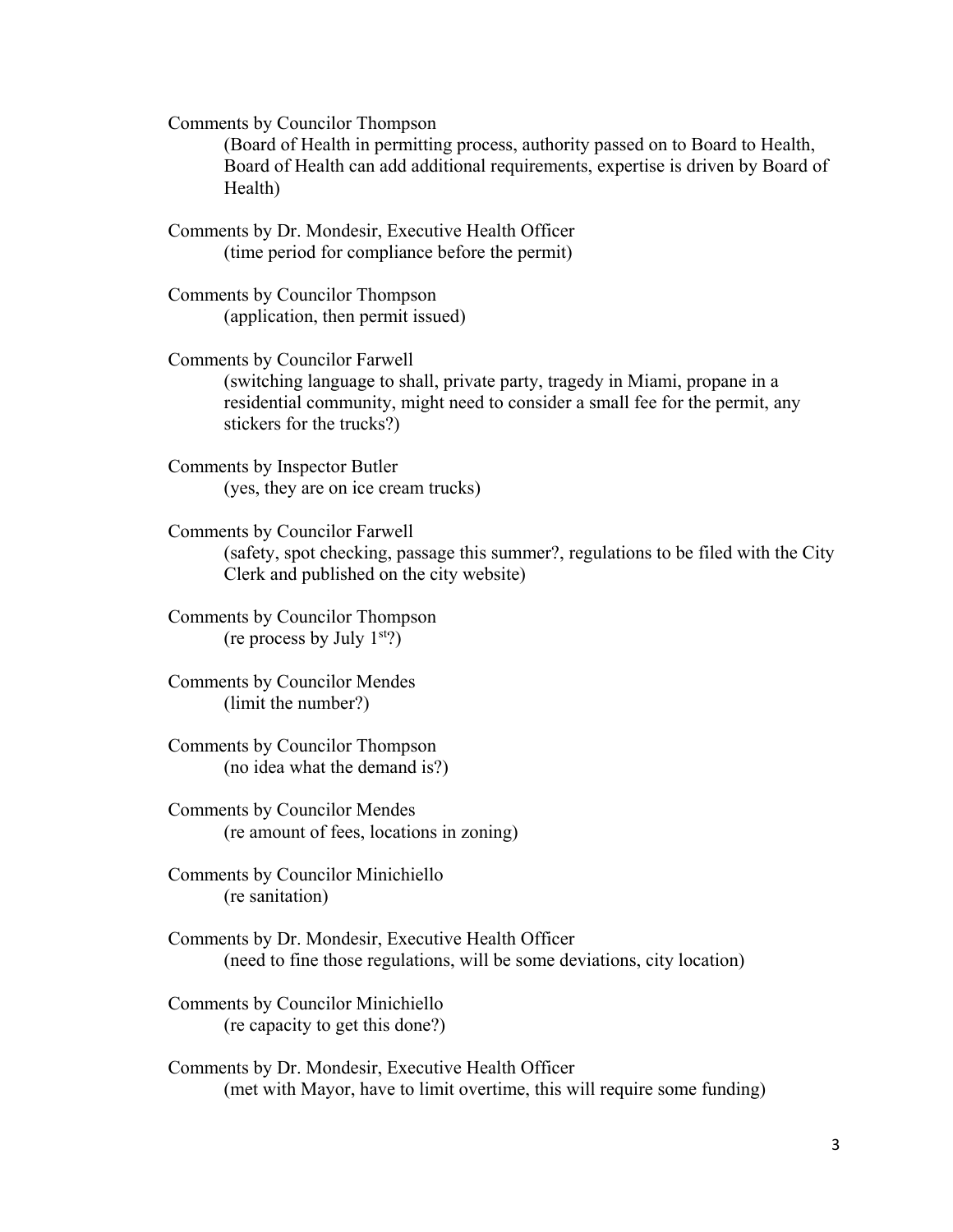Comments by Anthony Donegan, Jr., Assistant City Solicitor (department of inspectional services, CMRs governs a good amount of this)

Comments by Councilor Asack (priority to Brockton residents and existing businesses, number or limit)

Comments by Councilor Farwell (re resident discount)

Comments by Councilor Thompson (we don't know what the demand will be, we can go back and make a change, permits expire December 31<sup>st</sup>)

Comments by Councilor Asack (something for the businesses)

Comments by Councilor Farwell (re growing pains, and beach parking permits in the cape as a comparison)

Comments by Councilor Thompson (re annual permit)

Comments by Councilor Minichiello (re inspections)

Comments By Inspector Butler (restaurants inspected 2 times a year, likely to be the same for Food trucks)

Comments by Councilor Minichiello (re events per cost?)

Comments by Councilor Thompson (clarify operations costs)

Comments by Dr. Mondesir, Executive Health Officer) (clarifies)

Comments by Councilor Farwell (may to shall, strike second paragraph, increasing fees, easy to understand, committee work, progress)

Comments by Councilor Asack (what is charged to restaurants)

Comments by Inspector Butler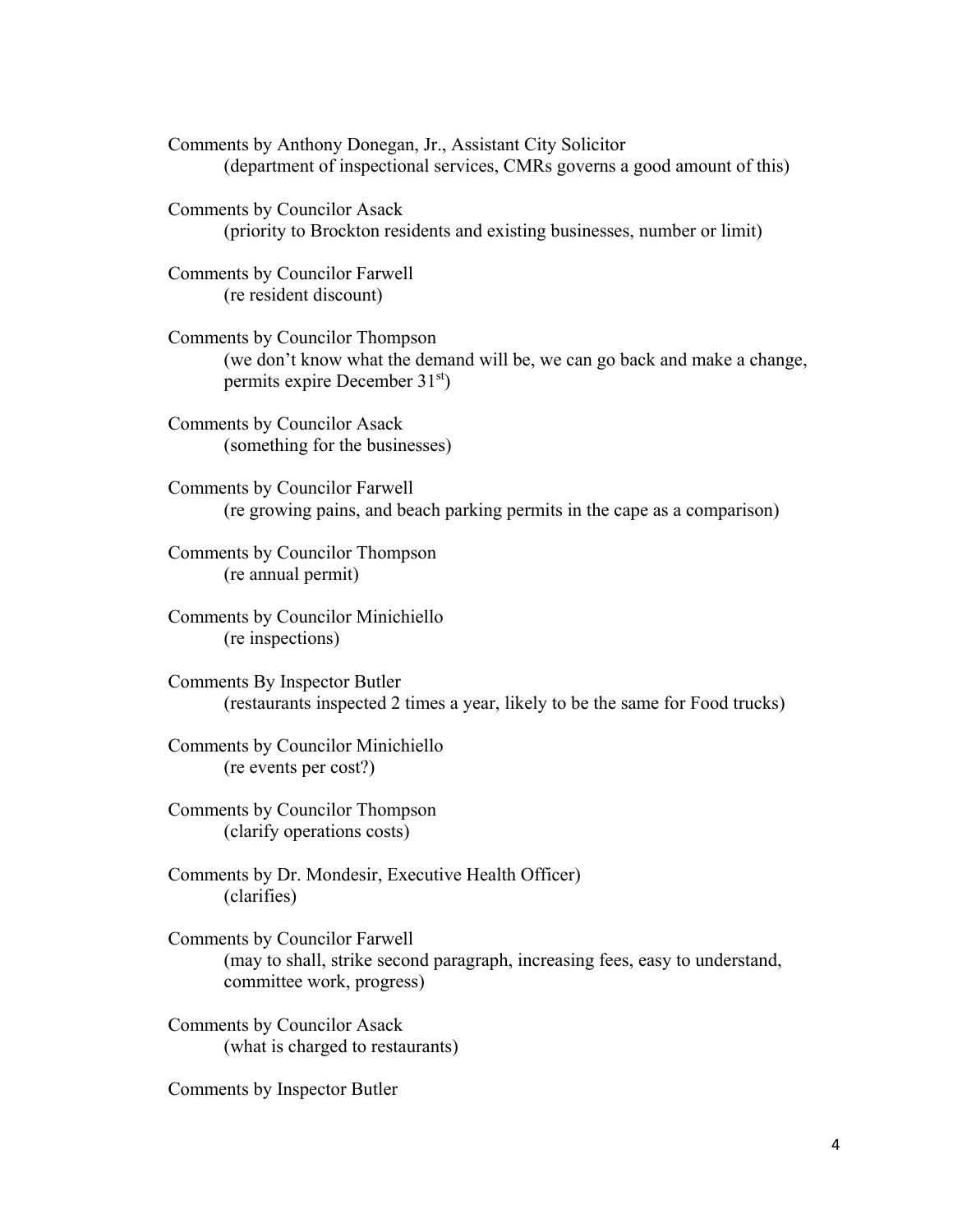(\$125 for annual license fee for restaurants, \$50 filing for first time applicants)

Comments by Councilor Asack (then this fits for Food Trucks)

Motion by Councilor Farwell to Amend to include increase renewal application fee to \$50 fee, to insert the word may in sections where shall appears, to increase first offence fine to \$100 and second offense fine to \$200, to strike the section sentence under Mobile Good Vendor Permit, and to establish language to permit one-time fee for operation of food trucks on residential properties which shall still require inspection by the Board of Health, 2<sup>nd</sup> by Councilor Thompson. Motion carried unanimously.

Motion to recommend FAVORABLE AS AMENDED by Councilor Farwell, 2<sup>nd</sup> by Councilor Thompson. Motion carried unanimously.

*Next the Committee considered the following:* 

## **#2 on agenda**

Public Hearing Opened.

In Favor:

Comments by Councilor D'Agostino (re models of other communities, field parks, trash concerns, limiting R-zones)

Comments by Councilor Asack (re public sites)

Comments by Councilor D'Agostino (tough part with parks, trash disposal, thinking downtown area, bit of an experiment with the City, don't want to limit it to much)

Comments by Councilor Farwell (special events, for which authorization has been granted by city, permit on file)

Comments by Councilor Asack (Westgate event)

Comments by Councilor Farwell (let them have it, protect neighborhood)

Comments by Councilor Thompson (permission from Property owner, not parked on public ways)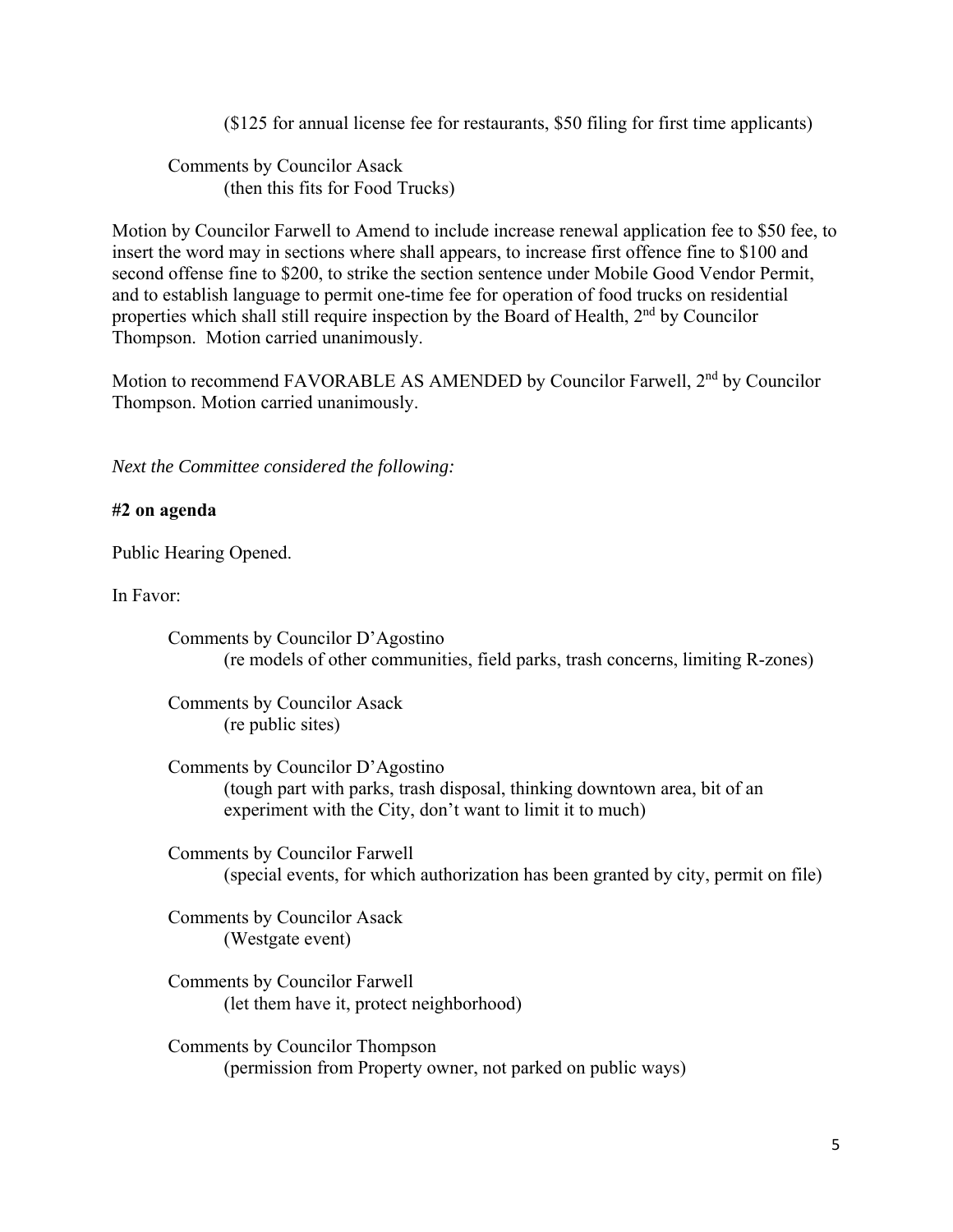Comments by Inspector Butler (carts are a major problem)

Comments by Councilor Minichiello (re operating on private property)

Comments by Inspector Butler (landowners having personal property, truck needs to still come to the inspector for no fee to be inspected)

Comments by Councilor Asack (re Food Truck use in other communities)

Comments by Councilor D'Agostino (where and how is fine, interest needs a response)

Comments by Councilor Farwell (limiting to commercial and industrial zones, or an area to be approved by a food truck, looked at language for special sites)

Comments by Councilor Minichiello (re graduation parties)

Comments by Councilor Mendes (fee to operate on City land)

Comments by Councilor Asack (spots designated outside of city hall)

Motion by Councilor Thompson to amend language to allow Food Trucks in C zones and Industrial Zones, permit operations in residential zones on a property for no more than two times per calendar year, to operations of food trucks on public ways, and to strike the remainder of the language in the proposed ordinance 2<sup>nd</sup> by Councilor Farwell. Motion carried unanimously.

In Opposition:

Comments by Councilor Rodrigues

(not really speaking in opposition, voice concern of restaurant owners, not approached in favor, great deal of money to stay open and stay afloat, parking food trucks in front of their business, preference to restaurant owners from Brockton, then available to trucks located outside the city, don't want to de-value restaurants in the city, restaurants relying on the traffic, need to give them an opportunity to compete)

Comments by Councilor Farwell

(as long as we don't limit license, what is the preference to give)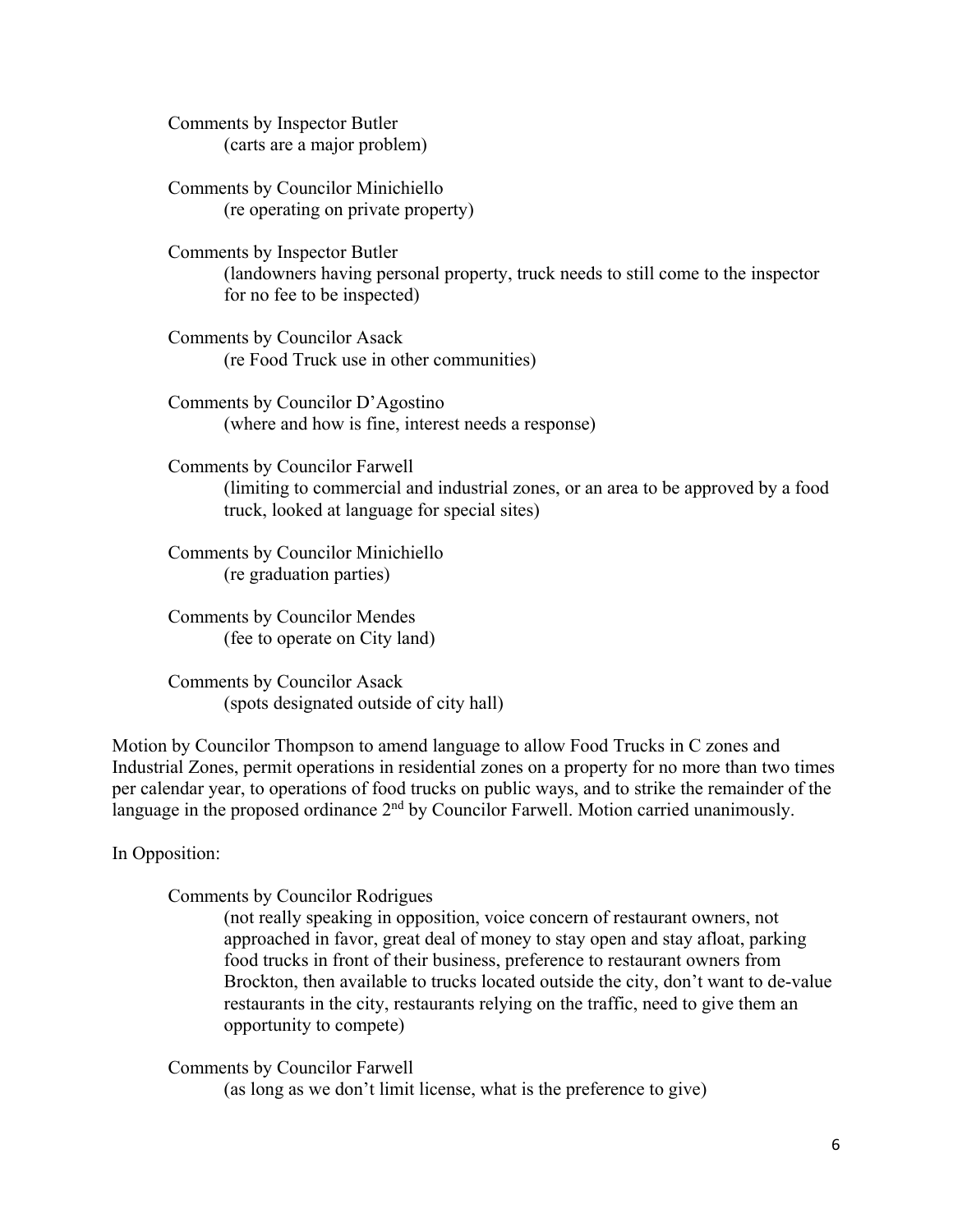Comments by Councilor Rodrigues

(restaurants hiring, trash concerns, wants to make sure we take that into account)

Comments by Councilor Thompson (no parking on public way)

Comments by Councilor Rodrigues (how to enforce it? 2 inspectors)

Comments by Councilor Thompson (violations have monetary fines, revocation)

Comments by Councilor Asack (restriction on operating near a restaurant)

Comments by Councilor Farwell (parking authority)

Comments by Councilor Rodrigues (operations from licensed restaurant, interested in pilot program, phone calls from restaurants that think this is unfair)

Comments by Councilor Thompson (no limit on number, how can we give a preference, food trucks operates in many cities and towns)

Comments by Councilor Asack (we have more than 2 inspectors)

Comments by Councilor Farwell (public way restriction, will probably need to be amended, starting off, not enough personnel, that shouldn't stop us from taking a step forward, Councilor Rodrigues is correct, but the public wants this, competition, let's see how it goes)

Comments by Councilor Rodrigues (will push for distance)

Comments by Councilor Farwell (Board of Health regulations authority)

Comments by Councilor Asack (add to ordinance)

Comments by Dr. Mondesir (defers to Council for zoning)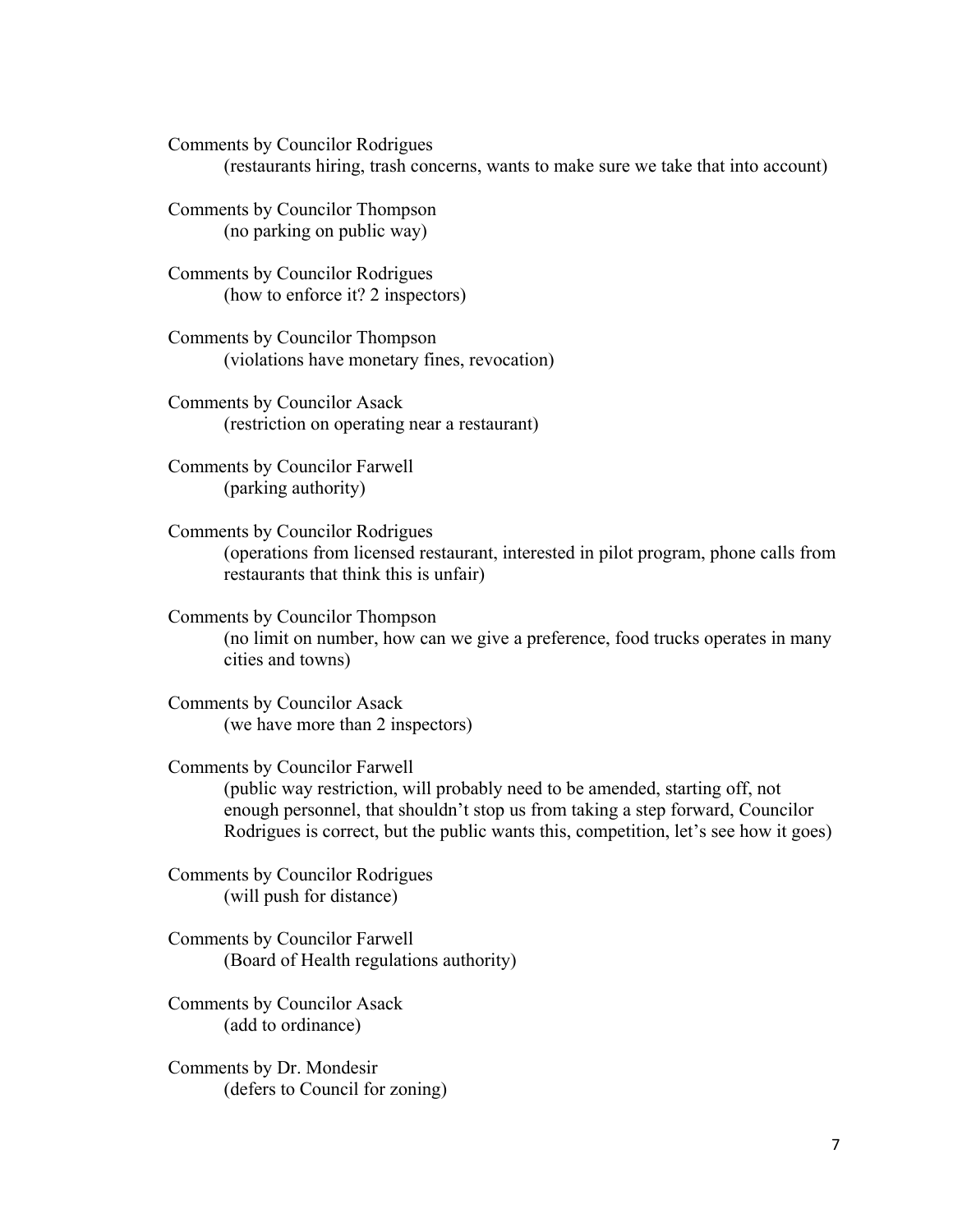# Comments by Councilor Asack (brought this up to chairman of zoning)

Public Hearing Closed.

Motion to amend by Councilor Asack, to include language to restrict operations of Food Trucks within 250 feet from entrance of licensed restaurant except with written permission of restaurant owner, 2<sup>nd</sup> by Councilor Farwell. All. Motion carried unanimously

Motion to report FAVORABLE AS AMENDED by Councilor Thompson, 2nd by Councilor Minichiello. Motion carried unanimously.

*Next the Committee considered the following:* 

# **#3 on agenda**

Public Hearing Opened

In Favor:

Comments by Councilor Rodrigues (next phase is delivery, be on the forefront in establishing those orders)

Comments by Councilor Thompson (state did not give local municipalities much leeway)

Comments by Councilor Farwell (times? Enforcement?)

In Opposition:

None present.

Comments by Councilor Farwell (hearing from Police Chief)

Comments by Councilor Rodrigues (both medicinal sites are delivering)

Public Hearing Closed.

Motion to report FAVORABLE by Councilor Thompson, and 2<sup>nd</sup> by Councilor Mendes. Councilor Farwell in opposition. Passed 4-1.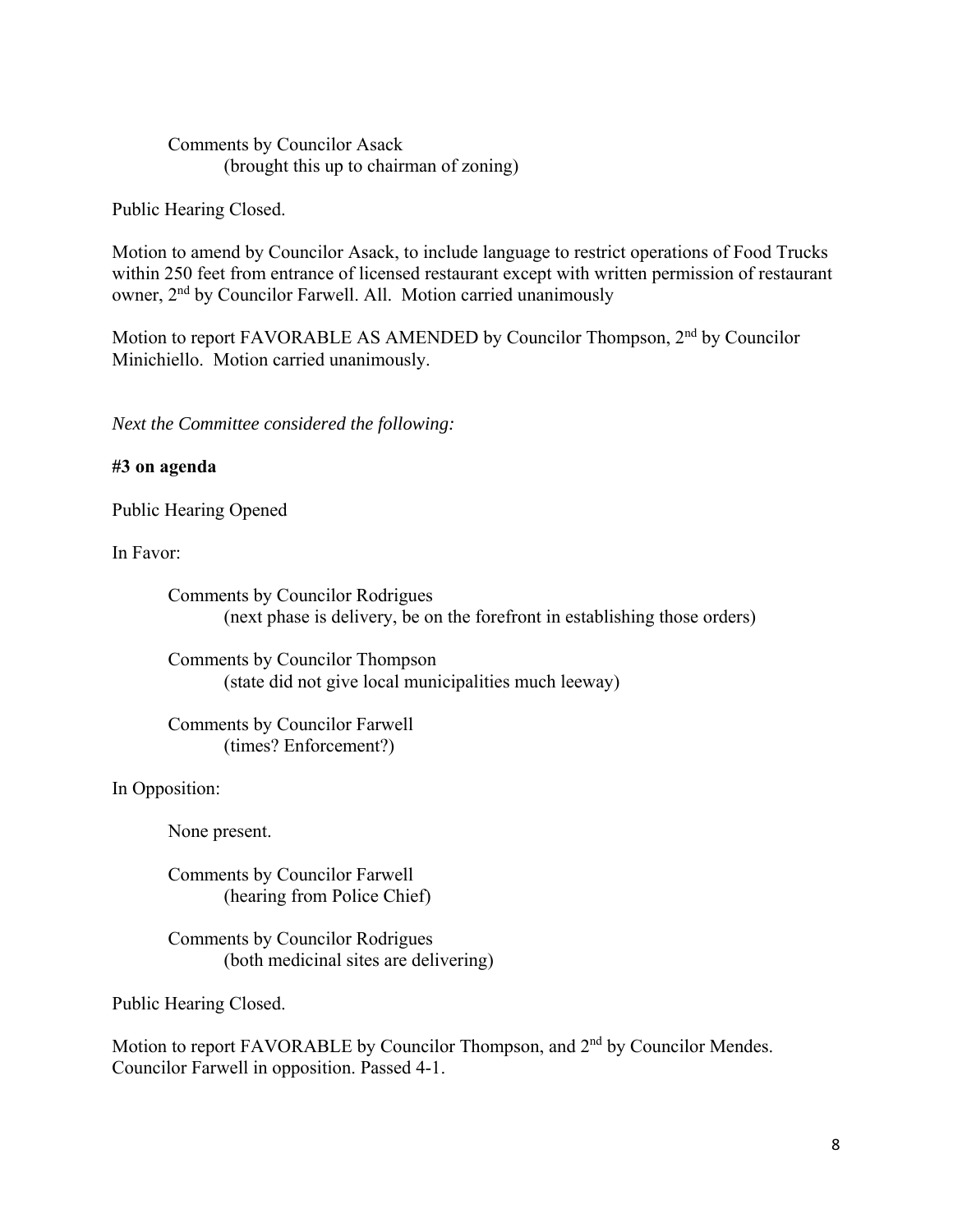*Next the Committee considered the following:* 

## **#4 on agenda**

Comments by Councilor Rodrigues (safely operate, make the process easier, help the businesses)

Motion to Recommend Favorably by Councilor Farwell, 2<sup>nd</sup> by Councilor Mendes.

Comments by Councilor Thompson (re building inspector still have authority)

Comments by Councilor Rodrigues (process still applies)

Comments by Councilor Thompson (outdoor dining license?)

Comments by Jeffrey Charnell, Chair of License Commission (yes proper, had this authority with the state in response to Covid, inspections by license commission, allowed to operate as long as they are not on a street)

Comments by Councilor Thompson (music, alcohol, entertainment issues)

Comments by Jeffrey Charnell, Chair of License Commission (no bar outside, not an entertainment license, there have been requests for this)

Comments by Councilor Thompson (bathrooms)

Comments by Jeffrey Charnell, Chair of License Commission (outdoor dining, parking spaces, bathrooms, zoning requirements, adding capacity and taking away parking)

Comments by Councilor Thompson (adding seats, more parking, building into a parking lot decreases the parking that exists creating an issue for the zoning board)

Motion to Recommend withdrawn.

Comments by Councilor Thompson (building inspectors to be in charge of bathrooms)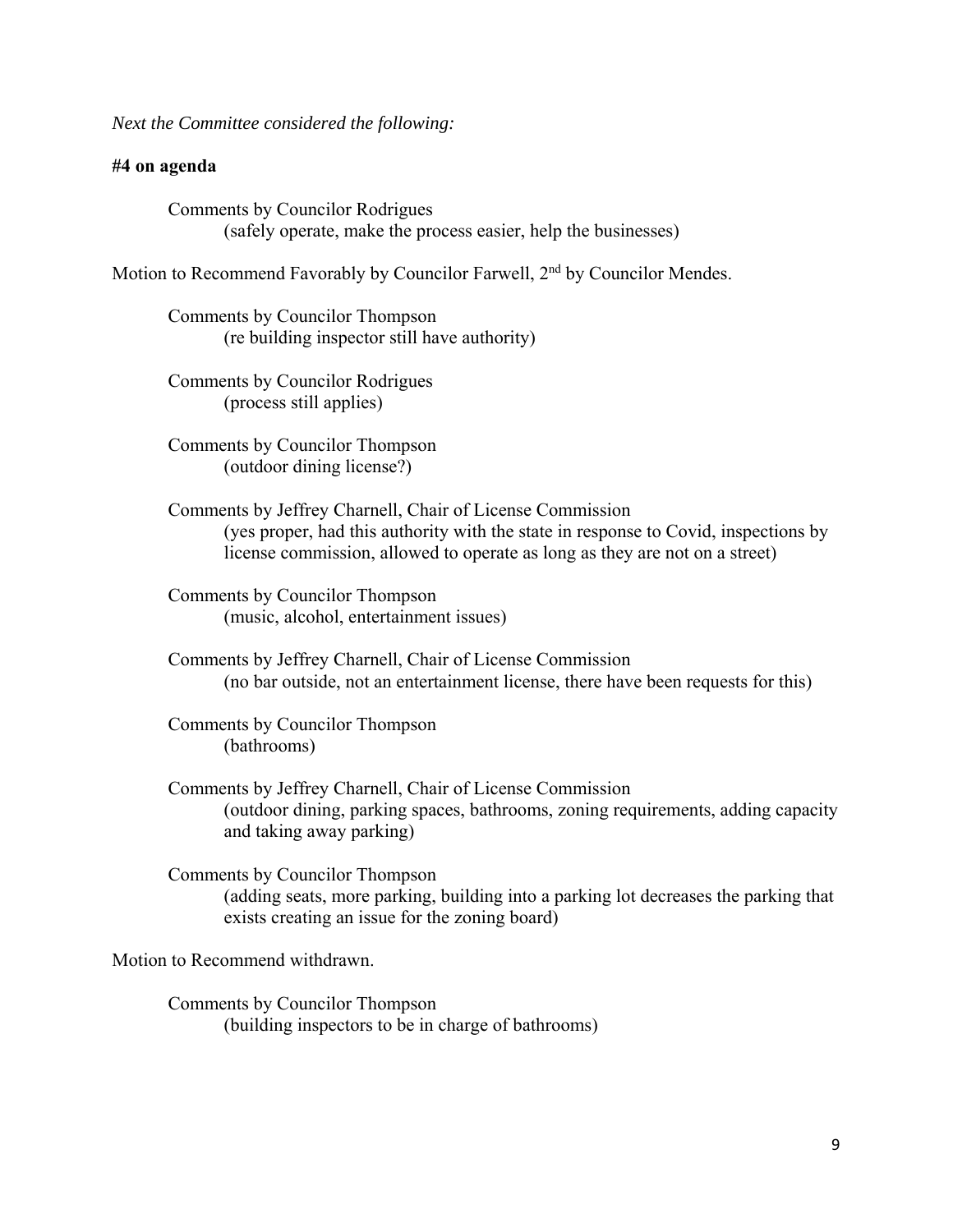Motion to Amend by Councilor Thompson to strike "Board of Health" from subsection (c) under operations and insert in its place "Building Department", 2nd by Councilor Farwell. Motion carried unanimously.

Comments by Councilor Asack (downtown restaurants)

Motion to report FAVORABLE AS AMENDED by Councilor Farwell, 2<sup>nd</sup> by Councilor Thompson. Motion carried unanimously.

Committee Motioned to take Item #6 out of order. Motion carried. *Next the Committee considered the following:* 

### **#6 on agenda**

Public Hearing Opened

## In Favor:

Comments by Councilor Rodrigues (in favor of this, licensing process, makes senses to have this all together)

Comments by Jeffrey Charnell, Chair of License Commission (continuity, in favor)

### In Opposition:

Comments by Councilor Thompson (parking)

Comments by Councilor Farwell (seasonal)

Comments by Jeffrey Charnell, Chair of License Commission (small)

Comments by Councilor Thompson (will the License Commission consider the reduction of parking?, faith in License Commission to look at parking)

Comments by Councilor Asack (parking always comes up in those meetings)

Comments by Jeffrey Charnell, Chair of License Commission (not an issue at this time)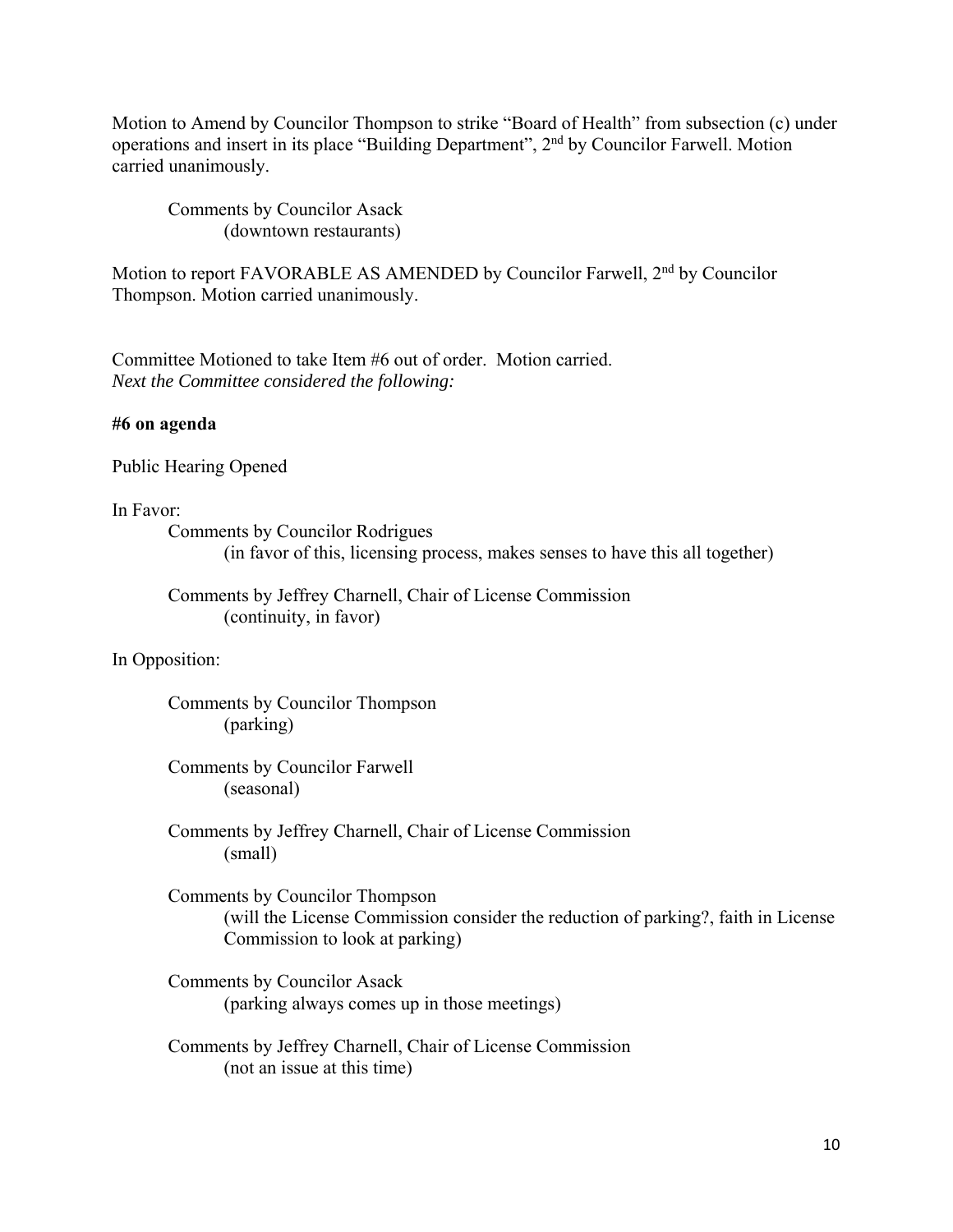Public Hearing Closed.

Motion to report FAVORABLE by Councilor Farwell, 2<sup>nd</sup> by Councilor Mendes. Motion carried unanimously.

*Next the Committee considered the following:* 

# **#5 on agenda**

Public Hearing Opened

In Favor:

Comments by Councilor Rodrigues (defers to Legislative Counsel)

In Opposition:

None present.

Public Hearing Recessed.

Motion to report TABLED by Councilor Thompson, 2<sup>nd</sup> by Councilor Mendes. Motion carried unanimously.

*Next the Committee considered the following:* 

# **#7 on agenda**

Public Hearing Opened.

In Favor:

### Comments by Councilor Thompson

(matter back in February, discussion on what we are trying to accomplish, add more modernized uses to C-5 zone, quality development, additional permitted uses in this zone, further defined, worked with Legislative Counsel and Executive Director of Planning and Development, reads proposed definitions, excludes hemp from agricultural greenspace, clear restrictions, after further discussions, proposed putting independent and assisted residential as special permitted uses so there would be a hearing with the ZBA, need for senior living in Brockton)

Comments by Janice Fitzgerald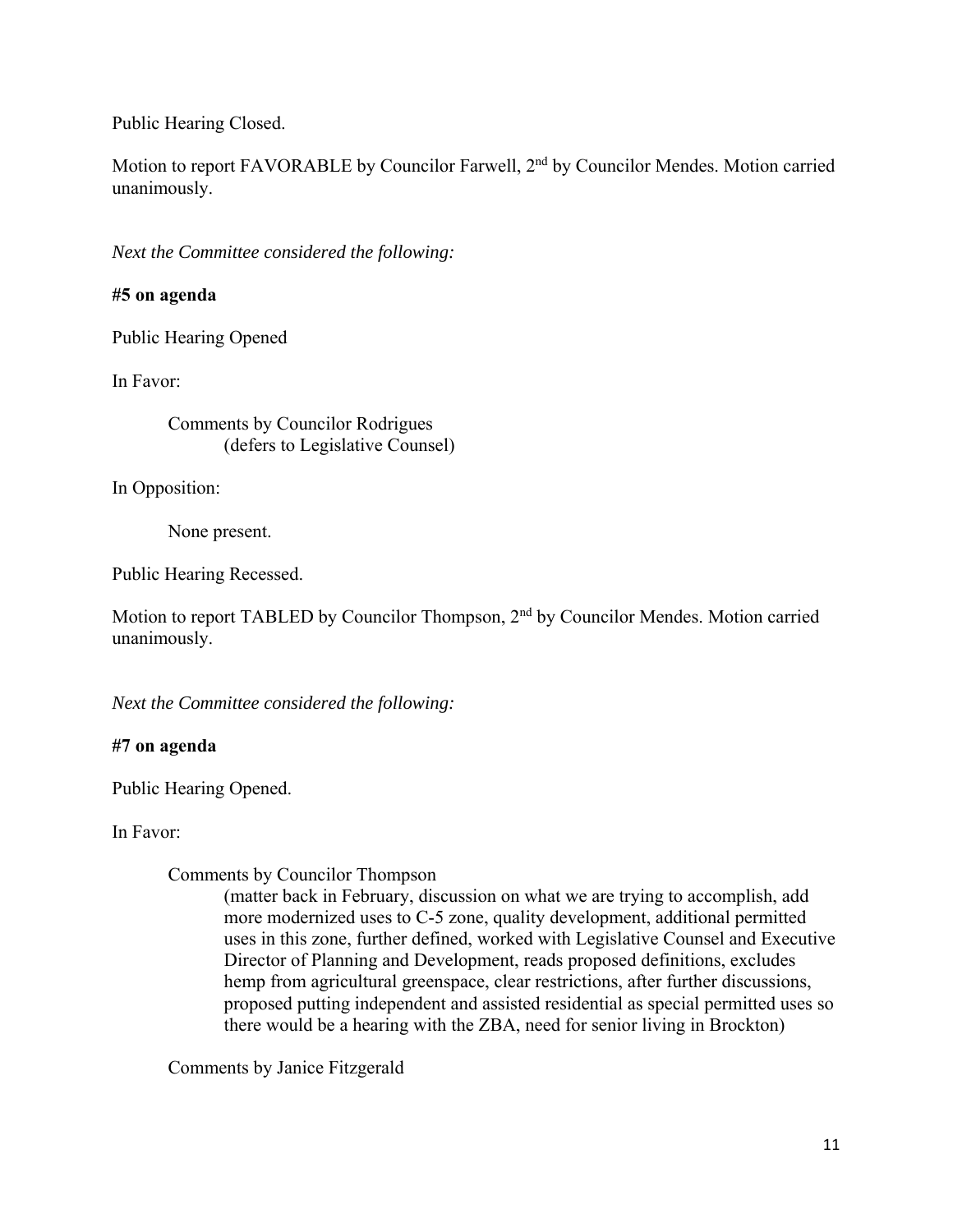(need for senior housing, 2-3 plus years to find a place to live, frustrated, moving out of the city, we do not have enough housing options, phones ring all day, just lost an affordable living facility, challenge is more difficult each day, age friendly community, housing, put some effort, make hard decisions, residents that don't want these type of developments in their community but we have a serious problem with senior living options in the City)

Comments by Councilor Thompson

(appreciates Janice Fitzgerald for being here for our seniors, fair compromise to make this a special permitted use so there is an opportunity for input from people who live in the area)

In Opposition:

Comments by Steve Kelly, 45 Stonehill Street

(wants to see all as special permitted use, restrictions where seniors are going to be at, looked at 30 or so C-5 spots, very few spots that are even open at this time, defining it further, lot size, greenspaces, limited to 4 stories, concerned for overcrowding)

#### Public Hearing Closed.

Motion to Amend by Councilor Mendes to include Amendments of Councilor Thompson on the definitions created and special permitted use for Assisted Care Senior Residential and Independent Senior Residential and to create restrictions to Assisted Care Senior Residential to include minimum lot size of 1.5 acres, distance from the street and property line minimum of 40 feet, requirement of 2 parking spaces per unit, requirement to be in proximity to healthcare and educational facilities, public transportation must be accessible with sidewalks and handicap accessible, greenspace to be maintained by facility and to further amend to require Independent Senior Residential facility to be in proximity to an Assisted Care Senior Residential facility and be subject to the same conditions (minimum lot size of 1.5 acres, distance from the street and property line minimum of 40 feet, requirement of 2 parking spaces per unit, requirement to be in proximity to healthcare and educational facilities, public transportation must be accessible with sidewalks and handicap accessible, greenspace to be maintained by facility),  $2<sup>nd</sup>$  by Councilor Farwell.

Comments by Councilor Thompson

(already restrictions in the C-5, might be making it non-buildable)

Comments by Councilor Farwell

(need but what is being proposed here, co-mingling commercial with residential, need city-wide review of zoning, so many petitions before the ZBA, project that has widespread pushback and if we adopt this the door would open for the developer who wants to go residential, residents are expending legal fees to challenge ZBA decisions, fund a city-wide zoning evaluation)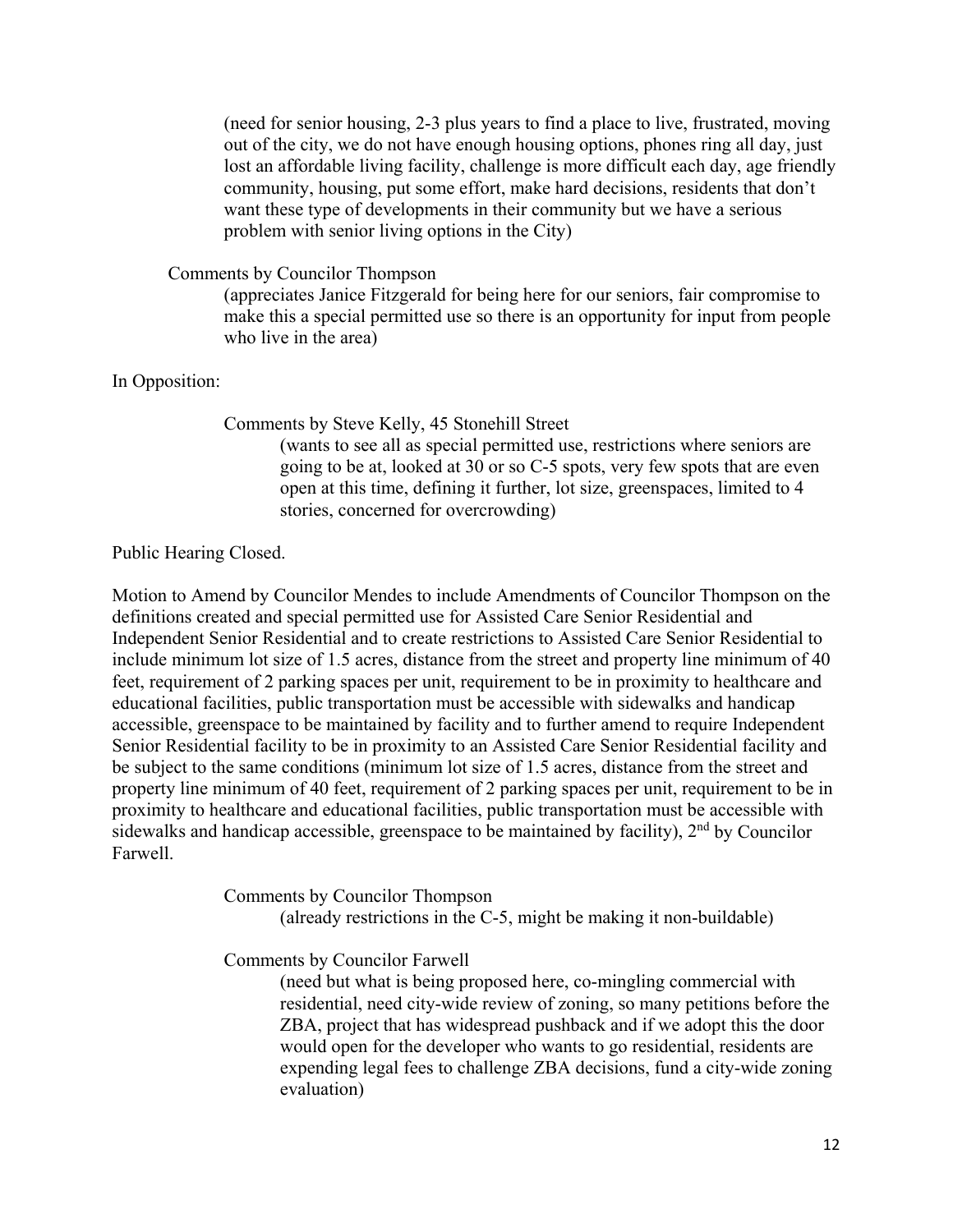Comments by Councilor Thompson (hotels, nursing homes)

Comments by Councilor Farwell (not going comingle commercial with residential, hurrying to do something with the site,  $6<sup>th</sup>$  largest city)

Comments by Councilor Thompson (senior residential and assisted living hindrance)

Comments by Councilor Farwell (C5 not intended, public policy C-5 zone cannot be turned into residential, legitimate restrictions for quality of life)

Comments by Janice Fitzgerald

(doing what she is hired to do, advocating for seniors, reminding council that the need is there, will be back at budget time to discuss about the need for housing)

Comments by Councilor Thompson (does not feel this is being rushed, he has been working on this for 5 years, empty parking lot, what about doing just assisted living area)

Comments by Councilor Farwell (function center, greenspace)

Comments by Councilor Minichiello (expansion not wanted in Ward 1, sees passion on both sides, finding right fit for seniors)

Comments by Councilor Asack (affects full City, small lot of C-5 in her lot)

Comments by Councilor Thompson (parking space requirement to be removed)

Motion to Amend carried 4-1 with Councilor Thompson voting in opposition.

Motion to report FAVORABLE AS AMENDED by Councilor Farwell, 2<sup>nd</sup> by Councilor Mendes. Motion carried unanimously.

*Next the Committee considered the following:* 

**#8 on agenda**